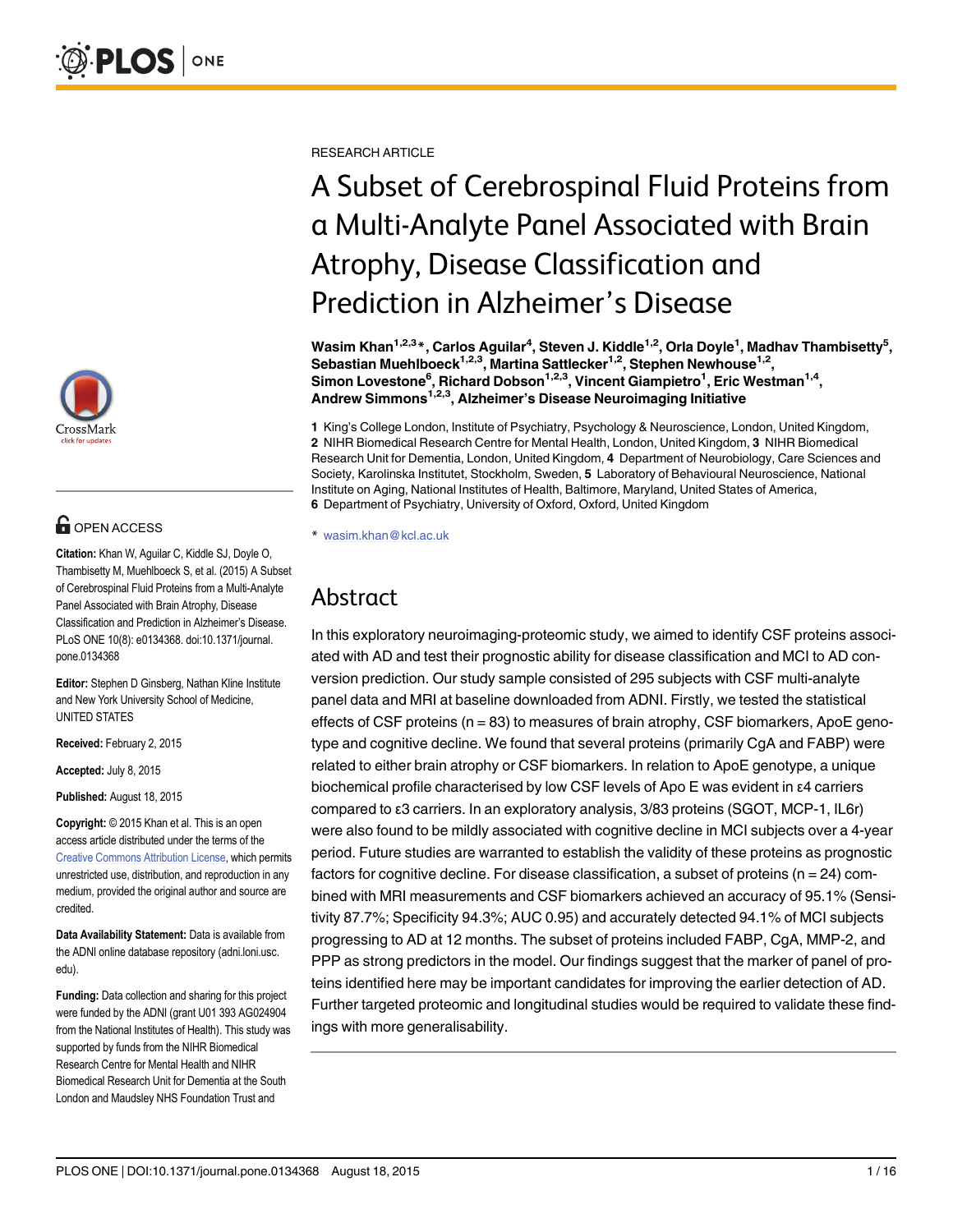<span id="page-1-0"></span>

Institute of Psychiatry, Kings College London, and Alzheimer's Research UK. This research was also supported by grants P30 AG010129 and K01 AG030514 from the National Institutes of Health and by the Dana Foundation.

Competing Interests: The authors have declared that no competing interests exist.

#### Introduction

Alzheimer's disease (AD) is a progressive neurodegenerative disorder pathologically characterised by lesions of misfolded proteins, the loss of synapses and an overall reduction in brain volume. There is accumulating evidence to suggest that the clinical symptoms of the disease are preceded by a long presymptomatic phase (~15–20 years) of abnormal β-amyloid (Aβ) aggregation in the form of extracellular senile plaques  $[1,2]$  $[1,2]$ . The neuropathology of the disease is associated with the development of neurofibrillary tangles prior to the onset of cognitive impairment and the subsequent emergence of full-blown dementia  $[3,4]$  $[3,4]$  $[3,4]$  $[3,4]$  $[3,4]$ . The failure of several clinical trials assessing therapeutic strategies to target amyloid deposition has led to the impetus to discover biomarkers earlier in the AD pathological cascade prior to the development of cognitive symptoms.

One method is to study structural neuroimaging biomarkers of AD which have been advocated for use in early diagnosis [[5](#page-13-0)], as well as for predicting disease progression in a prodromal form of the disease known as Mild Cognitive Impairment (MCI) [\[6](#page-13-0)]. Another rich source of biomarkers can be found in analytes from cerebrospinal fluid (CSF), particularly, concentrations of Aβ142, p-tau181 and t-tau which reflect biochemical changes associated with Aβ deposition, neurofibrillary tangle formation, and neuronal cell death  $[7,8]$ .

Several neuroimaging studies have since found that the combined use of MRI measures from regions affected in AD and CSF biomarkers can provide mutually complimentary information for disease classification and prediction  $[9,10]$  $[9,10]$  $[9,10]$ . Nevertheless, there still remains a substantial overlap in CSF biomarker concentrations between AD and cognitively normal (CN) individuals with an increased risk of developing the disease  $[11]$  $[11]$  $[11]$ . Moreover, additional biomarkers are still required to understand the exact temporospatial relationship between  $\mathbf{A}\mathbf{\beta}$ deposition and tau neurodegeneration during different stages of the disease pathophysiology. Early genetic and in-vivo experimental studies have suggested that markers of inflammation, microglial activity and synaptic function may be important for reflecting biochemical changes associated with the Aβ toxicity and tau neurodegeneration [[12,13](#page-13-0)]. While some proteomic studies using multiplex platforms have identified a number of protein candidates detected in AD  $[14-16]$  $[14-16]$  $[14-16]$  $[14-16]$  $[14-16]$ , few have been validated and tested in relation to well-established neuroimaging endophenotypes of AD pathology. Discovering proteins in relation to established measures of disease pathology may yield biologically important peripheral signatures associated with mechanisms early in the disease.

In this study we aimed to discover CSF proteins associated with AD pathophysiology by testing the multiplex panel with established neuroimaging measures, CSF biomarkers of AD, Apolipoprotein E (ApoE) genotype and cognitive decline. Most importantly, we aimed to identify a subset of proteins from the multiplex panel in order to test its diagnostic utility with existing AD biomarkers for disease classification and MCI to AD conversion prediction at follow up.

## Materials and Methods

#### **Participants**

Data used in this study was obtained from the ADNI database (adni.loni.ucla.edu). ADNI was launched by the National Institute of Ageing (NIA) and is a multicenter project supported by private pharmaceutical companies, and non-profit organisations for the development of biomarkers in monitoring disease progression in MCI and AD [[17](#page-13-0)]. ADNI subjects aged 55–90 from over 50 sites across the U.S and Canada participated in the research (for further information, see [www.adni-info.org\)](http://www.adni-info.org/). Written informed consent was given from all participants in the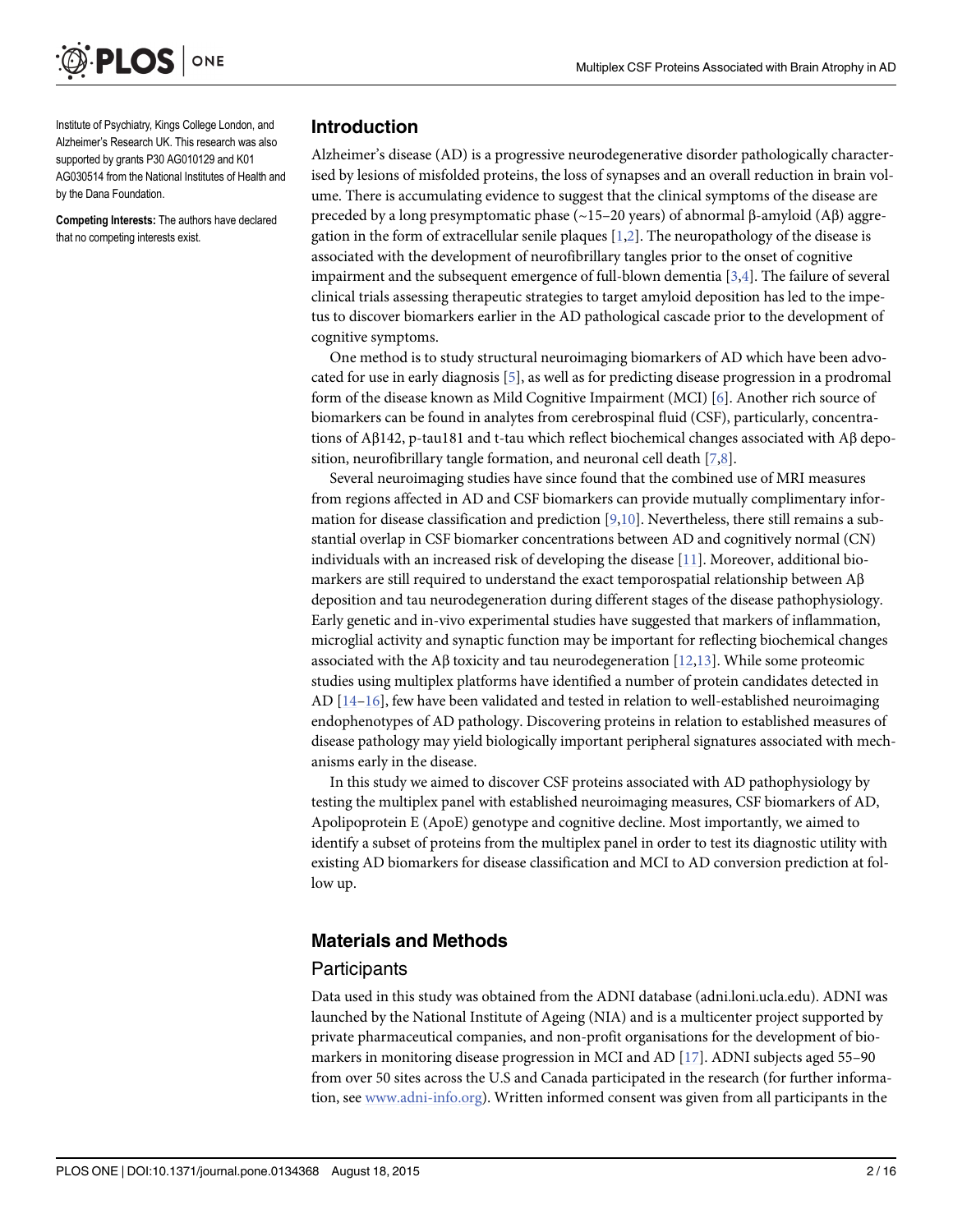<span id="page-2-0"></span>study and prior ethics committee approval was obtained from each participating site. A total of 295 subjects with baseline data that included structural imaging and multiplex CSF samples were available for analysis and consisted of 142 subjects with MCI, 65 patients with AD, and 88 healthy control subjects.

#### CSF protein measurements

CSF  $\mathbf{A}\mathbf{\beta}_{1-42}$ , T-tau and P-tau were measured at the ADNI Biomarker Core laboratory at the University of Pennsylvania Medical Center, using the multiplex xMAP Luminex platform (Luminex, Austin, TX, USA) with the INNOBIA AlzBio3 kit (Innogenetics, Ghent, Belgium) [\[18,19\]](#page-13-0).

CSF multiplex proteomic samples were measured for levels of 159 analytes using the Human Discovery Multi-Analyte Profile (MAP) 1.0 panel and Luminex 100 platform developed by Rules Based Medicine, Inc. (RBM), (Austin, TX) [\[20\]](#page-13-0). This panel is based upon multiplex immunoassay technology to measure a range of inflammatory, metabolic, lipid, and other disease relevant proteins. The protocol used to quantify CSF analytes is described in detail elsewhere  $[21,22]$  $[21,22]$  $[21,22]$  $[21,22]$  $[21,22]$ . Of the 159 analytes, only those with  $\langle 10\%$  of missing values were quantifiable leaving 83 in total for analysis. The remaining 76 analytes were mostly below the assay detection limit, or had other assay limitations. Each analyte has an individual standard curve with between 6–8 reference standards. Each plate is run with 3 levels of QCs (low, medium and high) for each analyte. A total of 16 of the CSF samples were retested using a separate never before thawed replicate aliquot on the fifth of the five 96 well plates to provide blinded test/retest quality control data. Assays are qualified based on least detectable dose, precision, crossreactivity, dilutional linearity, spike recovery (assessment of accuracy), and test/re-test performance. Cross validation to alternative methods is reported for some assays where feasible. Further information on the process, aliquoting and storage of analytes is described in the ADNI Biomarker Core Laboratory Standard Operating Procedures [\(http://adni.loni.usc.edu/wp](http://adni.loni.usc.edu/wp-content/uploads/2012/01/2011Dec28-�Biomarkers-Consortium-Data-Primer-FINAL1.pdf)[content/uploads/2012/01/2011Dec28-Biomarkers-Consortium-Data-Primer-FINAL1.pdf\)](http://adni.loni.usc.edu/wp-content/uploads/2012/01/2011Dec28-�Biomarkers-Consortium-Data-Primer-FINAL1.pdf). Further assay documentation and validation reports are available from Myriad RBM ([www.](http://www.myriadrbm.com/) [myriadrbm.com\)](http://www.myriadrbm.com/). Distributions of data for individual CSF proteins were checked for normality using Box-Cox methods and, when appropriate, transformed to approximate a normal distribution. Information regarding the biological preparation of CSF samples and quality control criteria of the RBM Human Discovery MAP panel can be found on the ADNI websites [\[23,24\]](#page-14-0). A complete list of the analytes is given in [S1 Table.](#page-12-0)

#### Magnetic Resonance Imaging Data Acquisition and Analysis

Structural MRI images (at 1.5T) were acquired at multiple ADNI sites across the US and Canada based on a standardized protocol [[25](#page-14-0)]. The imaging protocol included a high resolution sagittal 3D T1-weighted MPRAGE volume (voxel size  $1.1 \times 1.1 \times 1.2$  mm<sup>3</sup>). The MPRAGE volume was acquired using a custom pulse sequence specifically designed for the ADNI study to ensure compatibility across scanners [\[26](#page-14-0)]. Full brain and skull coverage was required for all MR images according to previously published quality control criteria [[27,28\]](#page-14-0).

Image analysis was carried out using the Freesurfer image analysis pipeline (version 5.1.0) to produce 34 regional cortical thickness and 23 subcortical volumetric measures as previously described [\[29,30\]](#page-14-0). All volumetric measures from each subject were normalized by the subject's intracranial volume while cortical thickness measures were used in their raw form [[31](#page-14-0)]. Measures of hippocampal and entorhinal cortex volume were selected as key *a priori* regions to reflect AD pathology. A previously validated MRI-based marker of AD and MCI known as SPARE-AD (Spatial Pattern of Abnormalities for Recognition of Early AD) was also used as a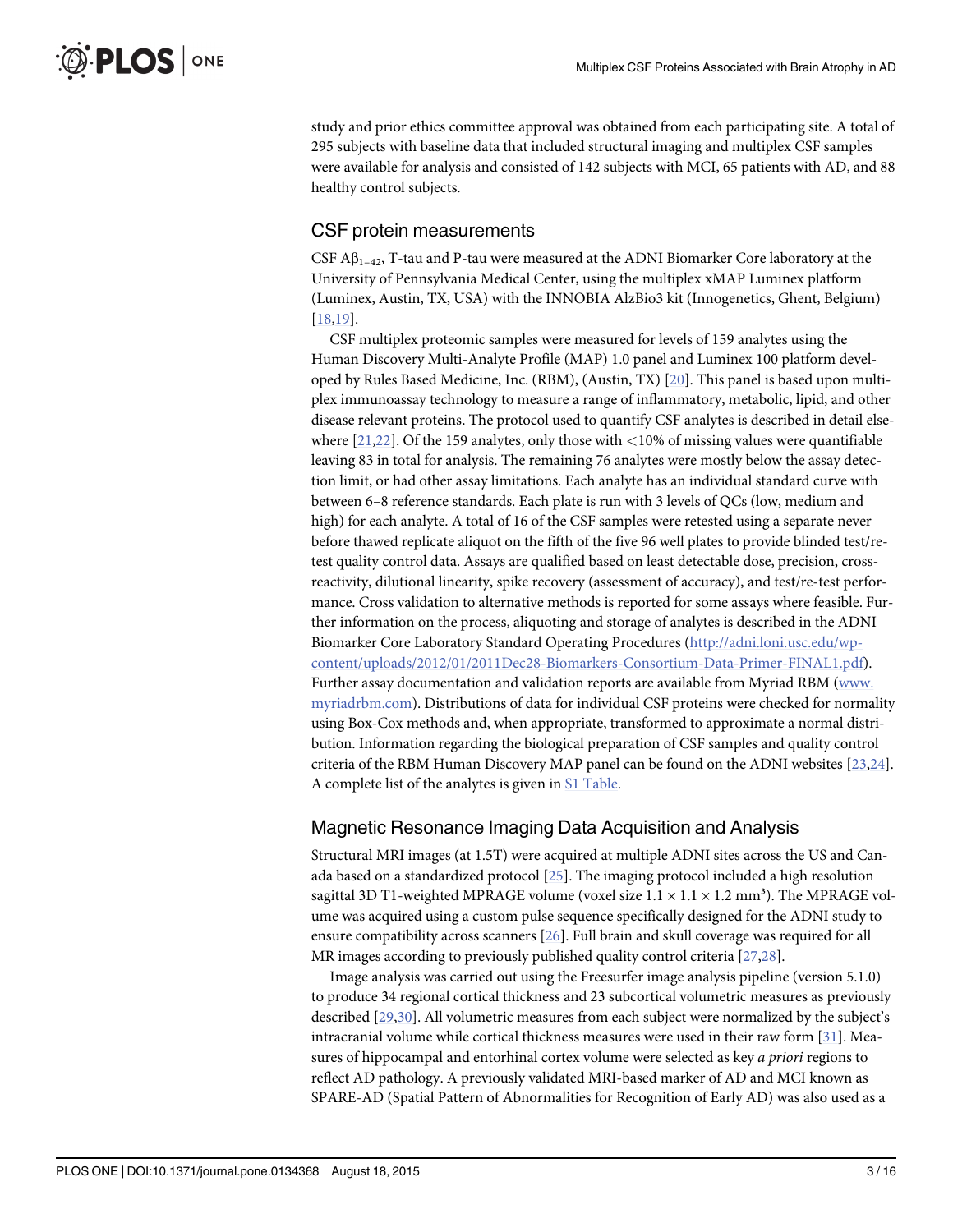<span id="page-3-0"></span>neuroimaging marker of AD. Individualised scores of diagnostic and predictive value were used for analysis. A complete list of regional MRI measures is given in [S2 Table.](#page-12-0) Details of this particular method have been widely published elsewhere [\[9,](#page-13-0)[32,33](#page-14-0)].

## Statistical Analysis

Firstly, the RBM panel of CSF proteins were tested in relation to regional MRI measurements (hippocampal and entorhinal volume), an MRI-based measure known as SPARE-AD score and CSF biomarkers (Aβ142, P-tau<sub>181</sub>, T-tau) using a Spearman rank partial correlation test. This test was adjusted for covariates including age, gender, years of education and ApoE E4 genotype. Secondly, CSF proteins from the RBM panel were also tested in relation to different ApoE polymorphisms (ε2 carriers, ε3 carriers and ε4 carriers) using a generalized linear model adjusting for age, gender and years of education. Thirdly, to test the effect of CSF proteins on longitudinal MMSE score, we used a linear mixed model approach. Global MMSE score was used as the response variable and the time from baseline visit in months, CSF protein from the RBM panel, age, sex, years of education and ApoE ε4 genotype were included as fixed effects. Models contained a random intercept and slope. The applicability of our mixed models were assessed by examining models with and without the random effect of data collection site, the linearity of CSF proteins over time within subjects and the normality of model residuals using diagnostic plots. All models were tested in both AD patients ( $n = 59$ ) and MCI subjects  $(n = 142)$  with serial MMSE measurements. As a large number of proteins from the RBM panel were tested we used a false discovery rate correction to account for multiple comparisons.

A multivariate support vector machine (SVM) algorithm was applied to the ADNI cohort, in an unbiased fashion, to distinguish AD patients from CN individuals. In particular, a linear SVM algorithm was constructed using the LIBSVM implementation [\[34\]](#page-14-0). In the algorithm, the parameter C (representing the error/trade off parameter used for adjusting separation error in the creation of separation space) was optimized using 5-fold cross validation on the training set. The grid search routine suggested by Hsu et al (2010) [\[35\]](#page-14-0) was implemented to identify optimal parameter settings for differentiating AD from CN individuals. A multi-kernel learning approach for linear SVM  $[36]$  was implemented for treating variables of a different nature. A general framework for kernel methods used to integrate data from different modalities has been described previously in more extensive detail [\[36](#page-14-0)–[38](#page-14-0)].

To identify a subset of CSF proteins associated with AD, we adopted a recursive feature elimination (RFE) wrapper. The final subset of CSF proteins (CSF RFE subset) were then combined with CSF biomarkers and regional MRI measurements to test their utility for disease classification. Classification accuracy in each of these models was evaluated using ten-fold cross validation. Measures of accuracy, sensitivity, specificity, and area under the curve (AUC) were used to compare AD vs. CN models.

MCI subjects were divided into subjects that progressed to an AD diagnosis (MCI-converters) and others that remained clinically stable over a 12 month follow up period (MCI nonconverters). Subsequently, models from the AD vs. CN comparisons were used as training classifiers to prospectively predict MCI to AD conversion in MCI converters (MCI-c), as well as predicting MCI non-converters (MCI-nc) that remained stable at 12 months. Discriminant scores from the model were then used to classify MCI subjects as either having an AD-like or CN-like phenotype. The combined model (CSF RFE subset + CSF biomarkers + regional MRI measures) was also used to predict MCI to AD conversion in moderately late MCI-c (subjects that progressed to AD between 18–24 months follow up) and late MCI-c (subjects that progressed to AD at 36 months). MCI-nc predictions were also made using the combined model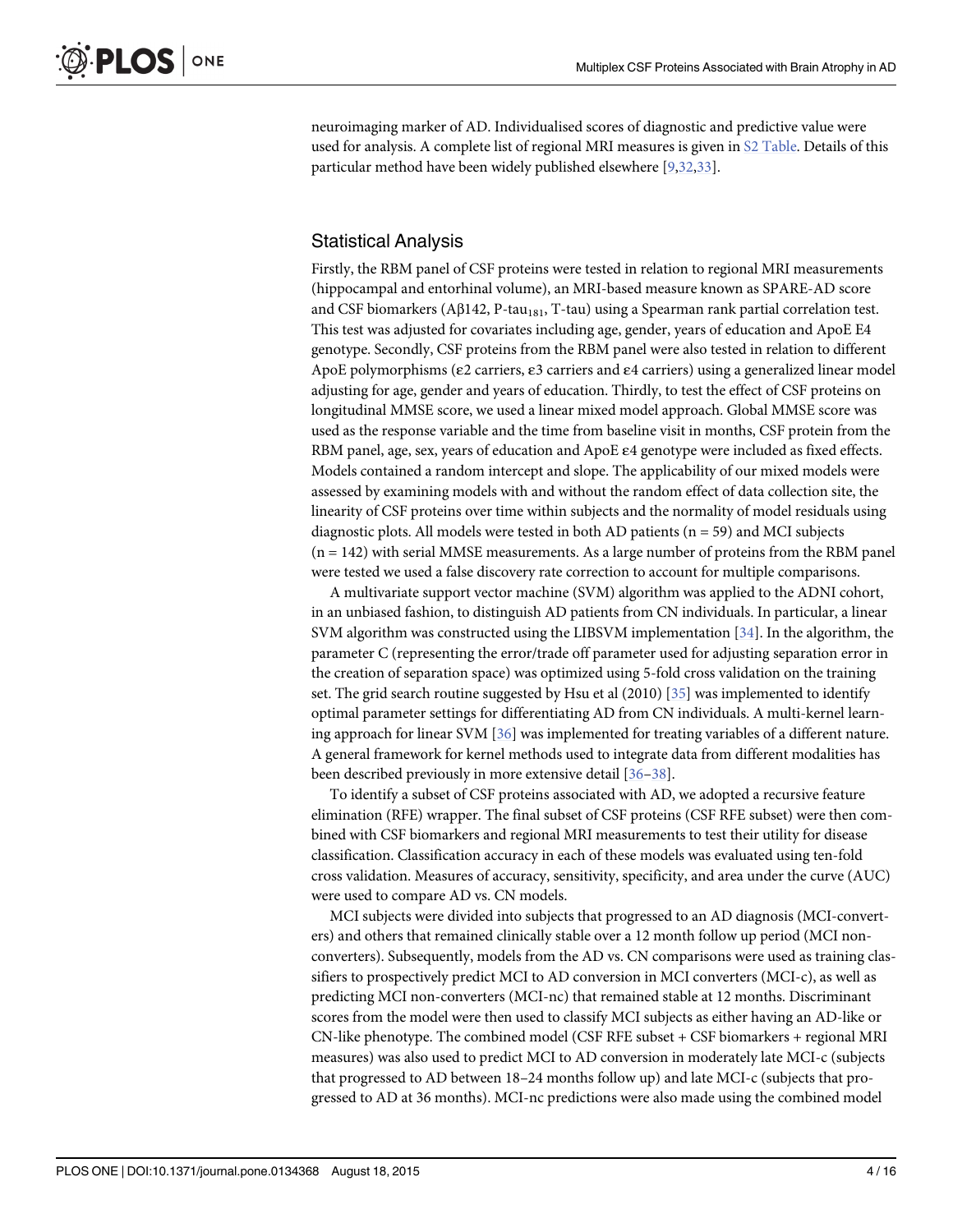<span id="page-4-0"></span>for subjects that remained clinically stable between 0–12 months, 18–24 months and 36 months follow up.

The R statistical software environment (v. 3.1.0; The R Foundation for Statistical Computing), was used to perform all statistical analyses.

#### Results

#### Demographic Characteristics

Baseline sample characteristics of the ADNI cohort for demographic, cognitive, MRI and CSF biomarkers are presented by diagnostic group in [Table 1.](#page-5-0) Significant differences between groups were found in hippocampal and entorhinal volume, as well as, SPARE-AD score, CSF biomarkers of AD, MMSE score and ApoE ε4 genotype. Subject age, gender and years of education were not found to differ significantly between groups.

# CSF proteins from the multiplex RBM panel associated with neuroimaging markers of brain atrophy and CSF biomarkers of AD

Due to the exploratory nature of this study we first tested the association of the entire multiplex panel of CSF proteins  $(n = 83)$  with neuroimaging and CSF biomarkers to identify candidates related AD pathogenesis. Associations were tested using a partial spearman rank correlation test that co-varied for the effects of age, gender, years of education and ApoE ε4 genotype. For several proteins  $(n = 50)$  we found an association with either neuroimaging markers of brain atrophy or CSF biomarkers of AD ( $Fig 1$ ). Many proteins in this subset (n = 37) were also found to be significantly associated with both P-tau181 and T-tau CSF levels. Reduced levels of CgA were found to be significantly associated across all comparisons with neuroimaging and CSF biomarkers, but only remained significant in association with hippocampal ( $p = <0.001$ ) and entorhinal volume ( $p = 0.008$ ) after multiple comparison correction. Increased levels of Fatty Acid Binding Protein (FABP) emerged as the most significantly associated with CSF levels of P-tau181 and T-tau as well as SPARE-AD score. Results from our partial spearman rank correlation test are displayed in [S3 Table](#page-12-0). Bear in mind most associations were mild and reflected by p-values that were uncorrected for multiple comparisons.

#### CSF proteins associated with different ApoE gene polymorphisms

CSF proteins from the RBM panel were also tested in relation to the ApoE polymorphism rather than diagnostic status. Significant differences in CSF levels were examined by ApoE genotype (ε2 carriers, ε3 carriers and ε4 carriers). We found that 9 CSF proteins were associated with the overall effect of ApoE genotype (Apo E, FABP, FGF-4, IL-8, AGRP, MIF, IL-3, ANG-2, and Osteopontin). However, only CSF levels of Apo E, IL-3 and MIF were found to differ between ApoE groups. CSF levels of these proteins compared to each ApoE group are shown in [Fig 2](#page-6-0). In particular, the strongest overall effect was observed for CSF levels of Apo- E which passed multiple comparison correction ( $p = .00046$ ; FDR corrected = .034). Pairwise comparisons revealed that Apo-E levels were significantly lower in ε4 carriers irrespective of diagnosis compared to  $\varepsilon$ 2 carriers (t = -3.63; p = < .0001) and significantly lower in  $\varepsilon$ 3 carriers compared to ε2 carriers ( $t = -2.57$ ;  $p = .027$ ).

#### CSF proteins related to the rate of cognitive decline on longitudinal MMSE score

We also tested the association of baseline CSF proteins with the rate of cognitive decline using at least three or four serial measurements of MMSE score. Firstly, we tested this in a sample of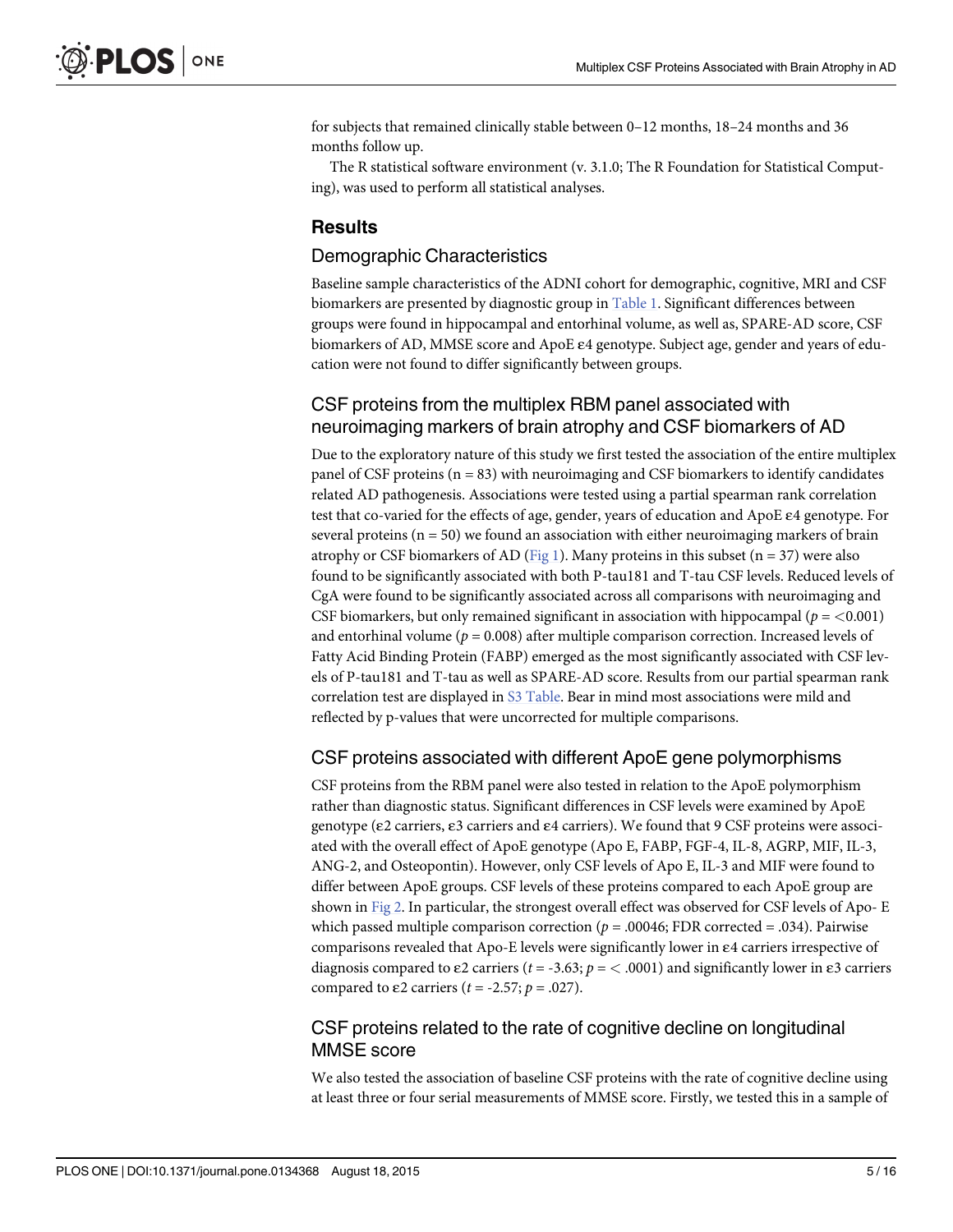#### <span id="page-5-0"></span>[Table 1.](#page-4-0) Demographic characteristics of the ADNI cohort.

|                              | $AD (n = 65)$          | MCI $(n = 142)$          | $CN (n = 88)$    | p-value |
|------------------------------|------------------------|--------------------------|------------------|---------|
| Age                          | $74.6 \pm 7.6$         | $74.9 \pm 7.3$           | $75.8 \pm 5.5$   | 0.491   |
| Gender (male/female)         | 29/36                  | 47/95                    | 44/46            | 0.061   |
| Education (years)            | $15.9 \pm 3.1$         | $15.5 \pm 3.1$           | $15.5 \pm 2.9$   | 0.560   |
| <b>MMSE</b> score            | $23.5 \pm 1.9^{a,b}$   | $27.1 \pm 1.7^b$         | $29.1 \pm 1.0$   | < 0.001 |
| ApoE ε4 genotype $(+ve/~ve)$ | 46/19                  | 76/66                    | 22/66            | < 0.001 |
| Hippocampal Volume (mL)      | $1.82 \pm 0.4^b$       | $1.94 \pm 0.3^b$         | $2.34 \pm 0.3$   | < 0.001 |
| Entorhinal Volume (mL)       | $0.95 \pm 0.2^{a,b}$   | $1.12 \pm 0.2^b$         | $1.28 \pm 0.2$   | < 0.001 |
| ICV (mL)                     | $1314 \pm 158$         | $1328 \pm 139$           | $1290 \pm 136$   | 0.146   |
| SPARE-AD score               | $1.21 \pm 0.8^{a,b}$   | $0.81 \pm 0.8^b$         | $-1.5 \pm 0.9$   | < 0.001 |
| $\mathsf{AB1}-42$            | $140.4 \pm 35.3^{a,b}$ | $159.6 \pm 51.7^b$       | $205.7 \pm 57.2$ | < 0.001 |
| t-tau                        | $125.9 \pm 60.3^{a,b}$ | $104.8 \pm 52.5^{\rm b}$ | $69.2 \pm 27.9$  | < 0.001 |
| p-tau181                     | $42.2 \pm 20.7^b$      | $36.5 \pm 16.1^b$        | $24.9 \pm 13.2$  | < 0.001 |

Data are represented as mean ± and standard deviation. AD = Alzheimer's disease, MCI = Mild Cognitive Impairment, CN = cognitively normal individuals, MMSE = Mini Mental State Examination, ICV = Intracranial Volume, SPARE-AD score = Spatial Pattern of Abnormalities for Recognition of Early AD. Chi-square was used for gender and ApoE ε4 genotype comparison. One way ANOVA with Bonferroni post hoc test was used for continuous measures.

a indicates significant compared to the MCI group.

 $<sup>b</sup>$  indicates significant compared to the CN group.</sup>

doi:10.1371/journal.pone.0134368.t001



#### [Fig 1. H](#page-4-0)eatmap of baseline CSF proteins that were significantly associated with regional MRI measures, SPARE-AD score or CSF biomarkers in AD patients and MCI subjects (n = 207).

doi:10.1371/journal.pone.0134368.g001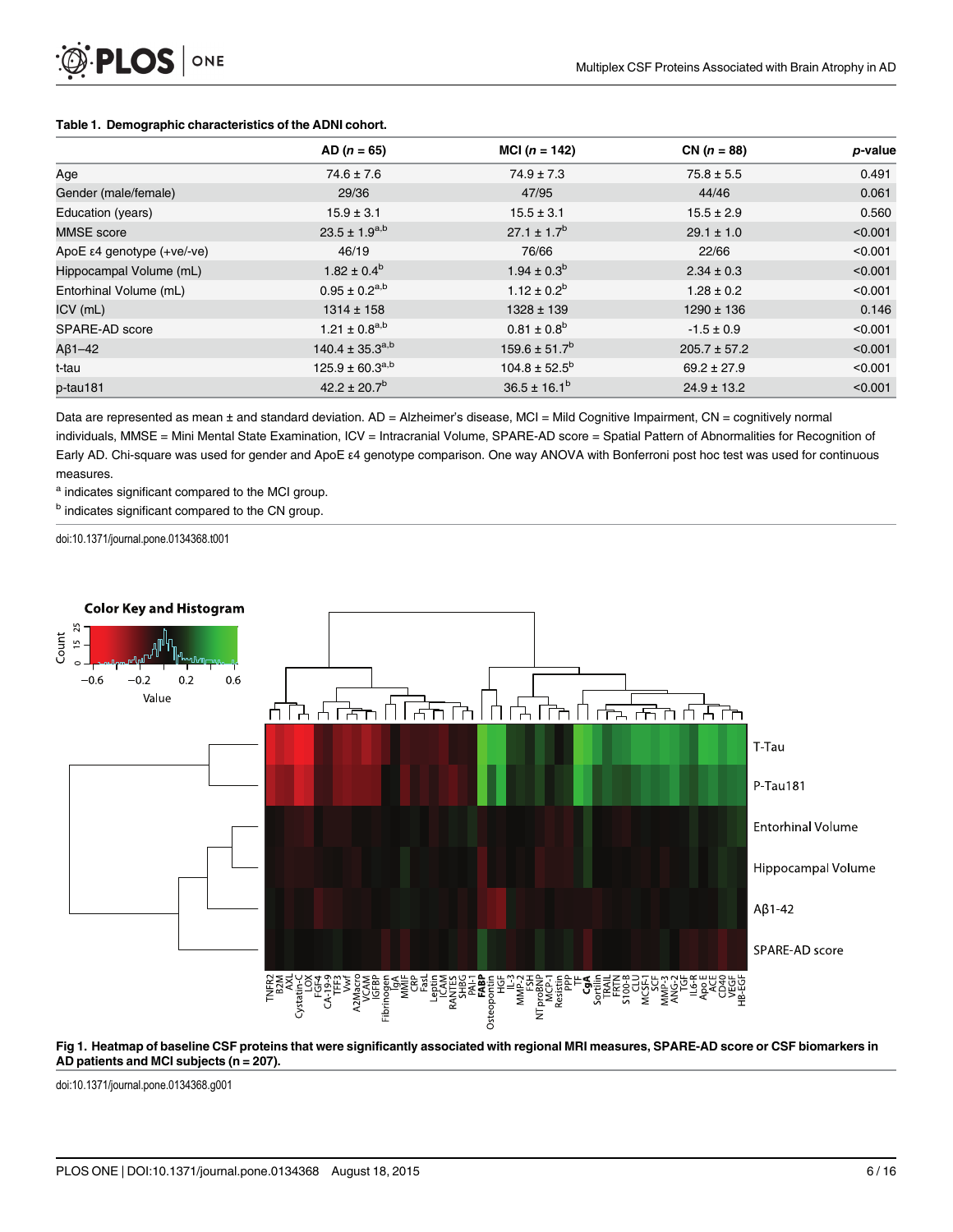<span id="page-6-0"></span>



[Fig 2. C](#page-4-0)SF proteins significantly associated with different ApoE gene polymorphisms (ε2 carriers, ε3 carriers, and ε4 carriers). (A) CSF levels of ApoE protein between ApoE groups; (B) CSF levels of Interleukin-3 (IL-3) between ApoE groups and (C) CSF levels of Macrophage migration inhibitory factor (MIF) between ApoE groups. \*These units refer to data before transformation.

doi:10.1371/journal.pone.0134368.g002

AD patients ( $n = 59$ ) and found no CSF proteins were able to significantly predict a longitudinal change in MMSE score. However, in a sample of MCI subjects ( $n = 142$ ) we found three proteins (SGOT, MCP-1, and IL-6r) were able to significantly predict cognitive decline [\(Table 2\)](#page-7-0). Again, it should be noted that these associations were mild and no protein remained significant after multiple comparison correction.

#### Disease Classification

The recursive feature elimination (RFE) wrapper method identified a subset of 24 CSF proteins which best distinguished AD patients from CN individuals ([Table 3\)](#page-7-0). Overall, we found that the inclusion of these CSF proteins from the RBM panel improved the accuracy and specificity of models. In particular, combining the CSF RFE subset with CSF biomarkers resulted in an accuracy of 84.3% and an AUC of 91% [\(Table 4\)](#page-8-0). We found that combining the CSF RFE subset improved the sensitivity in a model generated using CSF biomarkers from 70.8% to 83.1%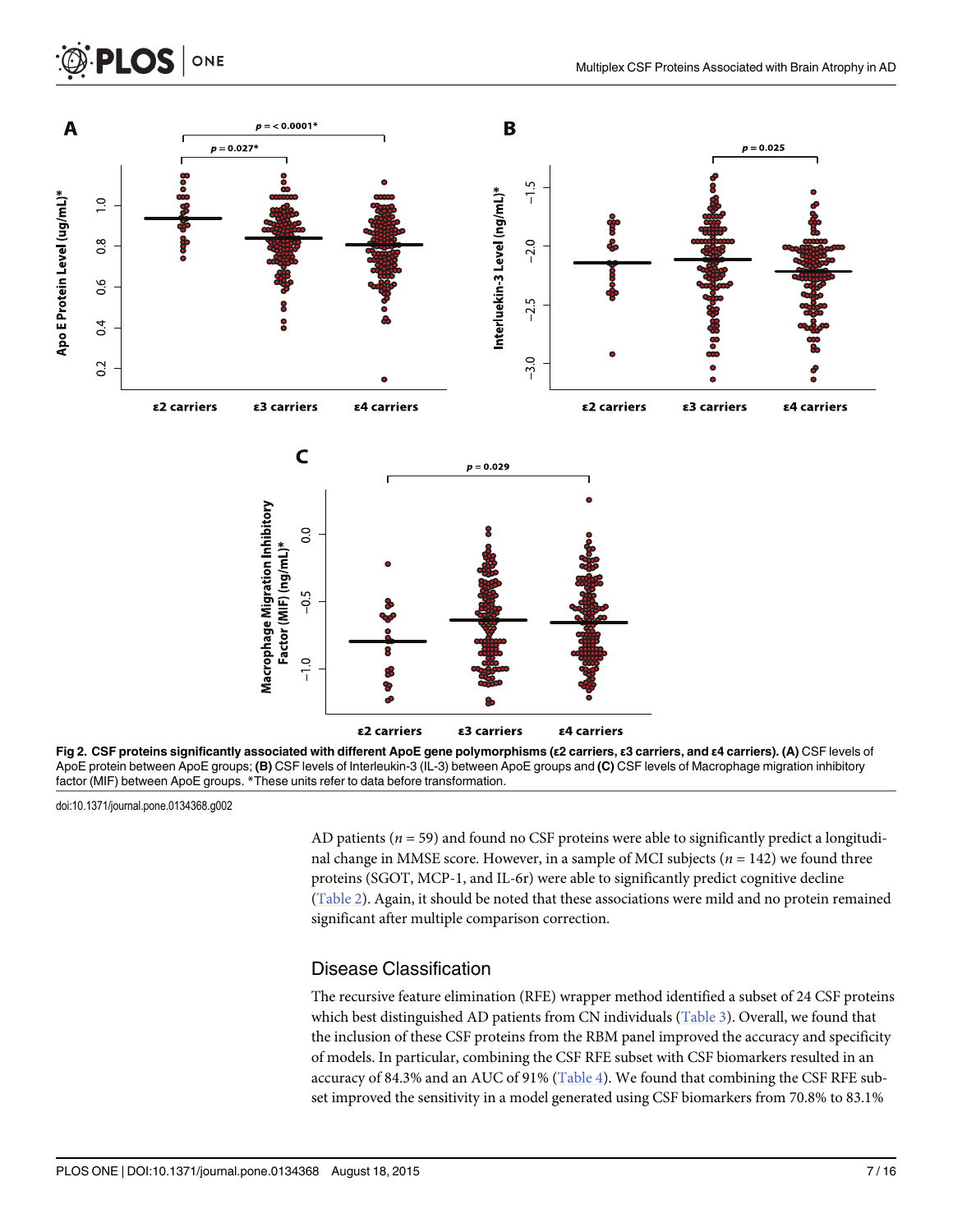<span id="page-7-0"></span>

| Table 2. CSF proteins significantly predicting a longitudinal decline on MMSE score in a sample of |
|----------------------------------------------------------------------------------------------------|
| MCI subjects ( $n = 142$ ).                                                                        |

|                                                | Linear mixed effect models |      |         |
|------------------------------------------------|----------------------------|------|---------|
| <b>CSF protein</b>                             | ß                          | S.E  | P-value |
| Serum Glutamic Oxaloacetic Transaminase (SGOT) | 0.34                       | 0.13 | 0.0074  |
| Monocyte Chemotactic Protein 1 (MCP-1)         | $-0.21$                    | 0.09 | 0.027   |
| Interleukin-6 receptor (IL-6r)                 | 0.20                       | 0.08 | 0.022   |

Linear mixed effect model results are displayed as on b-coefficients (β), standard-error (S.E) and P-values for the interaction terms between proteins and time (years from baseline). Data were adjusted for age, gender, years of education and ApoE genotype as fixed effects and subject code and site-id as random effects.

doi:10.1371/journal.pone.0134368.t002

which was statistically significant (Venkatraman's Test:  $Z = 2.94$ ;  $p = .0042$ ). Moreover, the CSF RFE subset combined with CSF biomarkers and regional MRI measures, achieved an accuracy of 91.5% (SEN = 87.7%, SPE = 94.3%, AUC = 0.95) which was significantly better than using CSF biomarkers alone ( $Z = 2.91$ ;  $p = .0036$ ) [\(Fig 3\)](#page-9-0). In the combined model (CSF RFE subset + CSF biomarkers + regional MRI measures) we found CgA, FABP, MMP-2, and PPP

[Table 3.](#page-6-0) CSF proteins selected in the CSF RFE subset using a built-in importance measure (SVM-RFE wrapper) for differentiating AD patients from CN individuals.

| Rank           | CSF multi-analyte subset                       |  |  |
|----------------|------------------------------------------------|--|--|
| 1              | Fatty acid binding protein (FABP)              |  |  |
| $\overline{c}$ | Chromogranin-A (CgA)                           |  |  |
| 3              | Osteopontin                                    |  |  |
| 4              | Pancreatic polypeptide (PPP)                   |  |  |
| 5              | Interleukin-3 (IL-3)                           |  |  |
| 6              | Resistin                                       |  |  |
| 7              | Cancer Antigen 19-9 (CA-19-9)                  |  |  |
| 8              | Apolipoprotein E (Apo E)                       |  |  |
| 9              | Calcitonin                                     |  |  |
| 10             | Hepatocyte Growth Factor (HGF)                 |  |  |
| 11             | Fibroblast Growth Factor 4 (FGF-4)             |  |  |
| 12             | Matrix Metalloproteinase-3 (MMP-3)             |  |  |
| 13             | C-Reactive Protein (CRP)                       |  |  |
| 14             | Adiponectin                                    |  |  |
| 15             | AXL Receptor Tyrosine Kinase (AXL)             |  |  |
| 16             | Endothelin-1 (ET-1)                            |  |  |
| 17             | Apolipoprotein(a) (Lp(a))                      |  |  |
| 18             | Pregnancy-Associated Plasma Protein A (PAPP-A) |  |  |
| 19             | CD 40 antigen (CD40)                           |  |  |
| 20             | Agouti-Related Protein (AGRP)                  |  |  |
| 21             | Myoglobin                                      |  |  |
| 22             | Matrix Metalloproteinase-2 (MMP-2)             |  |  |
| 23             | Thyroxine-Binding Globulin (TBG)               |  |  |
| 24             | Plasminogen Activator Inhibitor 1 (PAI-1)      |  |  |

doi:10.1371/journal.pone.0134368.t003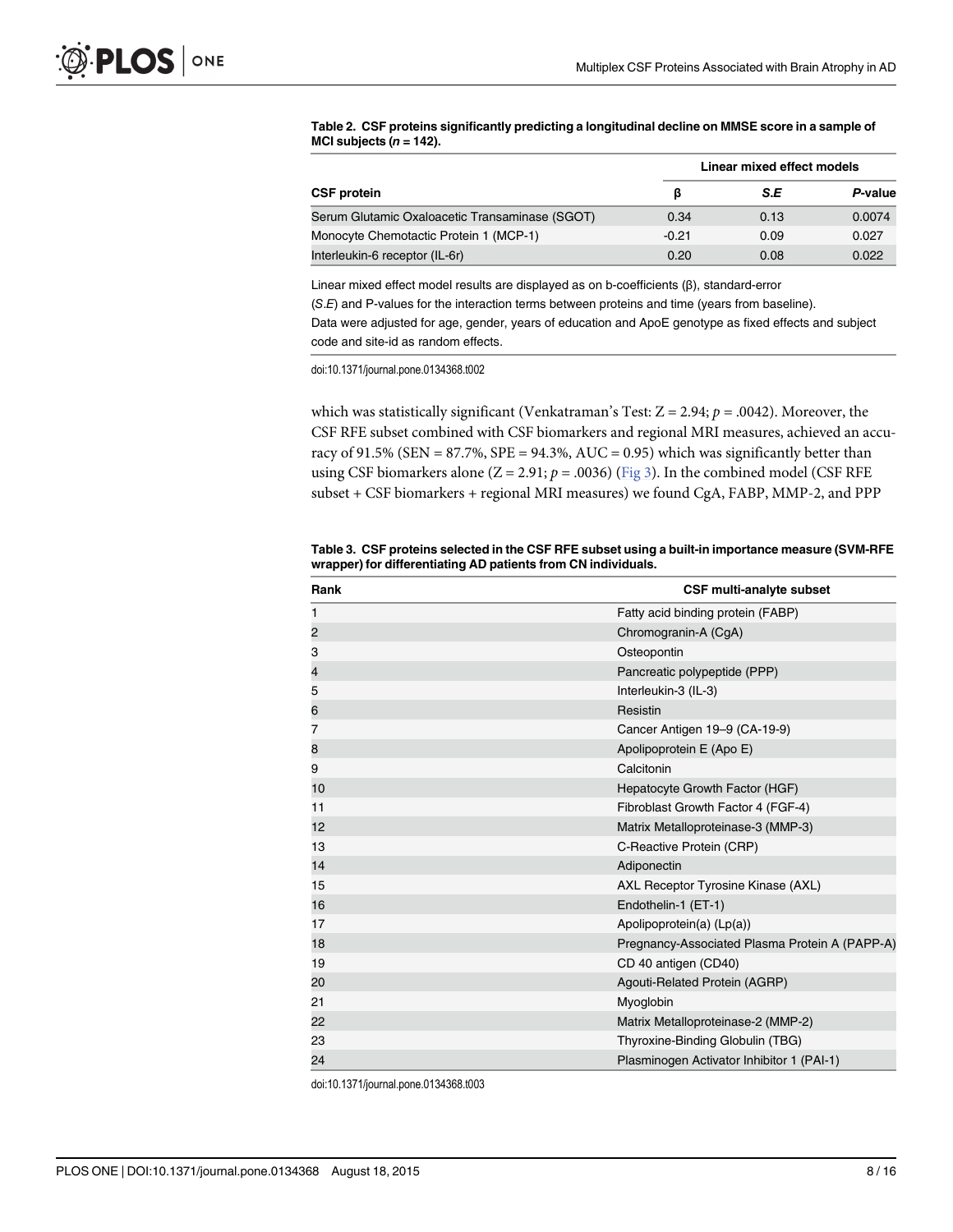|                                        | ACC (%) | <b>SEN (%)</b> | <b>SPE (%)</b> | <b>AUC</b> |
|----------------------------------------|---------|----------------|----------------|------------|
| CSF RFE subset $(n = 24)$              | 72.6    | 70.8           | 73.9           | 0.80       |
| <b>CSF biomarkers</b>                  | 77.1    | 70.8           | 81.8           | 0.87       |
| <b>Regional MRI measures</b>           | 87.6    | 81.5           | 92.1           | 0.93       |
| CSF RFE subset + CSF biomarkers        | 83.0    | 83.1           | 83.0           | 0.90       |
| CSF biomarkers + regional MRI measures | 92.2    | 85.7           | 96.4           | 0.96       |
| <b>Combined</b>                        | 91.5    | 87.7           | 94.3           | 0.95       |

#### <span id="page-8-0"></span>[Table 4.](#page-6-0) Accuracy, sensitivity, specificity and area under the curve of AD vs. CN models.

Data are percentages and confidence intervals are presented in parenthesis.

 $ACC = Accuracy, SENS = sensitivity, SPE = specificity, AUC = area under the curve.$ 

The combined model includes regional MRI measures, CSF biomarkers of AD and the CSF RFE subset of proteins ( $n = 24$ ).

doi:10.1371/journal.pone.0134368.t004

contributed most strongly toward the detection of AD. However, the regional MRI measures and CSF biomarkers model gave the best result with an accuracy of 92.2% (SEN = 85.7%,  $SPE = 96.4\%$ ,  $AUC = 0.96$ ) but this was not found to be significantly better than the CSF RFE subset combined with CSF biomarkers and regional MRI measures ( $Z = 0.38$ ;  $p = 0.70$ ). All model results are shown in Table 4.

#### MCI to AD conversion prediction

Over a follow up period of 36 months, 72 MCI subjects (50.7%) from our sample converted to an AD diagnosis. [Table 5](#page-9-0) shows the number of MCI subjects that were predicted as either ADlike or CN-like at a 12 month follow-up interval using all AD vs. CN models.

Firstly, we tested all models in early MCI subjects who progressed to an AD diagnosis between 0–12 months ( $n = 34$ ) [Early MCI-c]. We found that the inclusion of the CSF RFE subset with CSF biomarkers and regional MRI measures provided the best result, accurately predicting 94.1% of MCI-c progressing to AD whereas the regional MRI measures and CSF biomarker model was only able to achieve a prediction of 76.5%. Therefore, we further tested the combined model in moderately late MCI-c ( $n = 26$ ) who were also correctly predicted with a 92.3% accuracy as progressing to AD, and late MCI-c  $(n = 12)$  who were predicted correctly with an 82.4% accuracy. Fig  $4a$  displays the predicted probabilities from the combined model of MCI subjects that progressed to AD. For comparison, we also overlaid the predicted probabilities of AD patients and CN individuals. The majority of subjects that converted to AD at different follow up periods were found to already possess an AD-like phenotype at the prodromal MCI stage ( $p > 0.05$ ; Kolmogorov-Smirnov test).

In contrast, MCI-nc predictions were less accurate with predictions ranging from 57.4% to 25.0%. Over a 36 month follow up period 70 MCI subjects (49.3%) remained clinically stable. The regional MRI measures model was found to yield the best prediction at a 12 month follow up. For the combined model, [Fig 4b](#page-10-0) displays an almost bimodal distribution of MCI-nc predictive values, with some correctly predicted as CN-like and others predicted as having an ADlike phenotype. Despite these subjects remaining clinically stable at their respective period of follow up, some MCI subjects are expected to convert in the near future and as a result also display an AD-like phenotype at baseline. Further follow ups will determine whether these subjects remain clinically stable or convert to an AD diagnosis.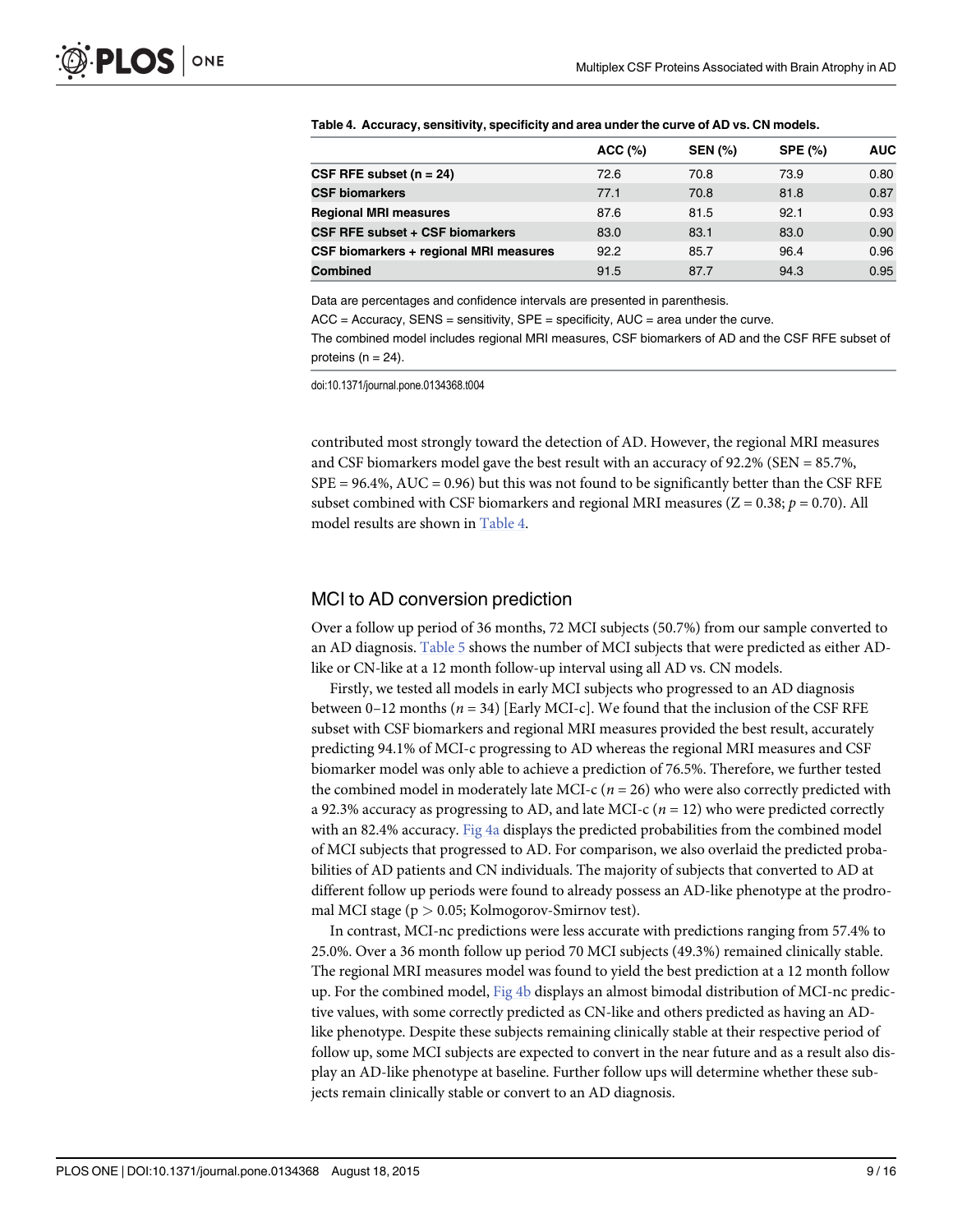



doi:10.1371/journal.pone.0134368.g003

<span id="page-9-0"></span>**PLOS** ONE

| Table 5. MCI to AD conversion prediction at a one year follow up using the AD vs. CN multivariate |  |
|---------------------------------------------------------------------------------------------------|--|
| models.                                                                                           |  |

|                                           | MCI-c Classification ( $n = 34$ ) |                          | <b>MCI-nc Classification</b><br>$(n = 108)$ |                              |
|-------------------------------------------|-----------------------------------|--------------------------|---------------------------------------------|------------------------------|
|                                           | <b>AD like</b><br>$(\%)^*$        | <b>CN like</b><br>(%) ** | <b>AD like</b><br>(%)*                      | <b>CN like</b><br>$(\%)$ * * |
| CSF RFE subset $(n = 24)$                 | 82.4 (28)                         | 17.6(6)                  | 71.3 (71)                                   | 28.7 (31)                    |
| <b>CSF biomarkers</b>                     | 73.5 (25)                         | 26.5(9)                  | 56.5(61)                                    | 43.5 (47)                    |
| Regional MRI measures                     | 73.5 (25)                         | 26.5(9)                  | 42.6(46)                                    | 57.4 (64)                    |
| CSF RFE subset + CSF biomarkers           | 88.2 (30)                         | 11.8(4)                  | 67.6 (73)                                   | 32.4 (35)                    |
| CSF biomarkers + regional MRI<br>measures | 76.5 (26)                         | 23.5(8)                  | 38.9(42)                                    | 61.1 (66)                    |
| Combined                                  | 94.1 (32)                         | 5.9(2)                   | 75.0 (81)                                   | 25.0 (27)                    |

AD = Alzheimer's disease, MCI = Mild Cognitive Impairment, MCI-c = MCI converter, MCI-nc = MCI nonconverter, CN = Cognitively Normal.

\*Sensitivity is the percentage of MCI-c subjects correctly classified as AD in bold.

\*\*Specificity is the percentage of MCI-nc subjects correctly classified as CN in bold.

The combined model includes regional MRI measures, CSF biomarkers of AD and the CSF RFE subset of proteins ( $n = 24$ ).

doi:10.1371/journal.pone.0134368.t005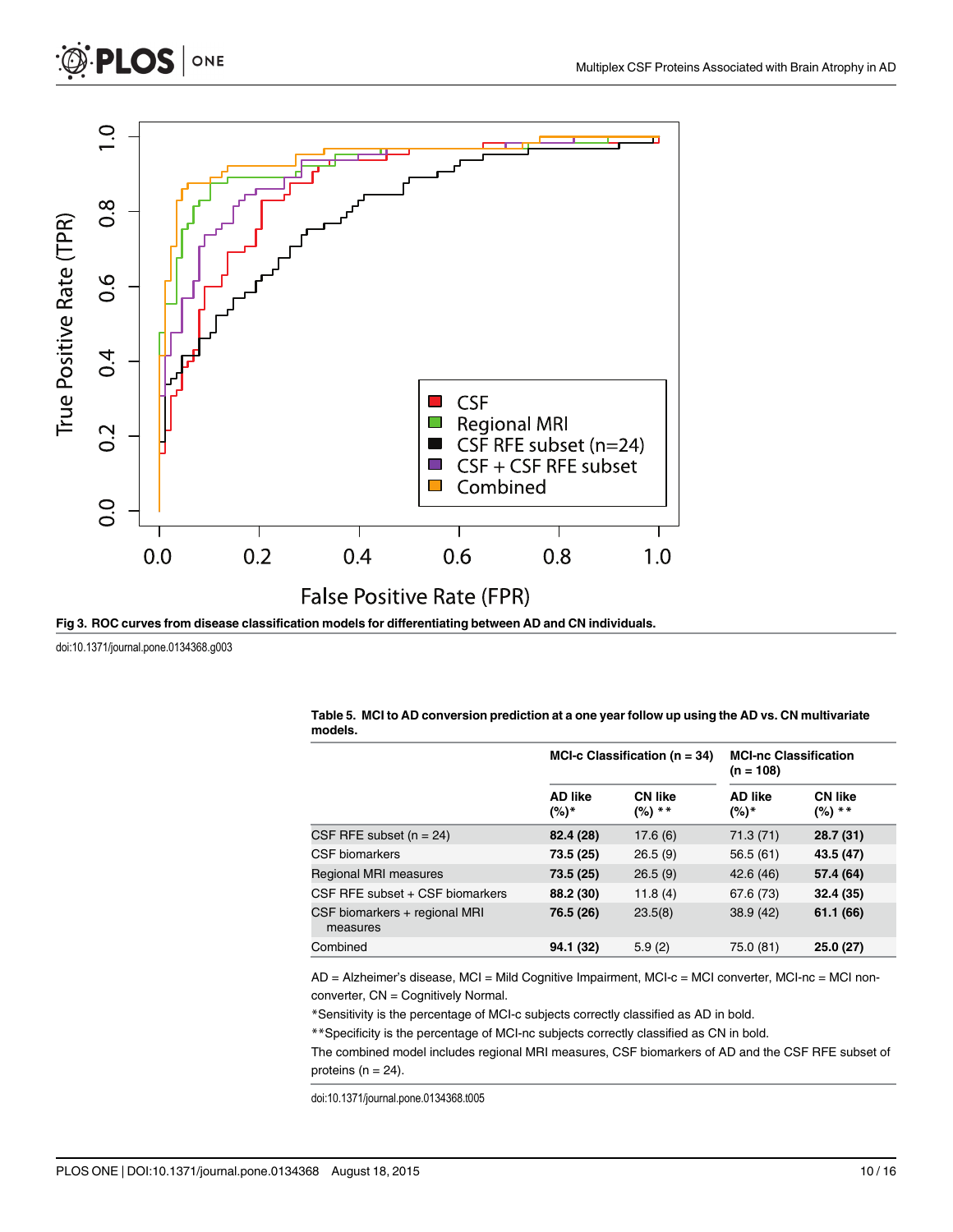<span id="page-10-0"></span>

[Fig 4. P](#page-8-0)redictive values from the combined CSF RFE subset CSF biomarker and regional MRI measures model for MCI to AD conversion prediction at several follow up timepoints. (A) Predictive values of MCI-c progressing to AD at different follow up timepoints overlaid with predictive values of AD and CN individuals and (B) predictive values of MCI-nc at different follow up timepoints overlaid with predictive values of AD and CN individuals.

doi:10.1371/journal.pone.0134368.g004

#### **Discussion**

In this neuroimaging-proteomic study there were a number of key findings. Firstly, we identified several CSF proteins (n = 50) related to neuroimaging phenotypes of brain atrophy and CSF biomarkers of AD, suggesting that these candidates may be related to AD pathophysiology. Second, a unique biochemical profile of CSF proteins was found to be associated with ApoE genotype characterised by reduced levels of Apo E protein in ε4 carriers. Third, some proteins (SGOT, MCP-1, and IL6-r) were found to be related to a longitudinal change in MMSE score over a 4 year period. Although the statistical effects associated with this finding were mild and no result passed multiple comparison correction, further studies will determine whether they may serve as important prognostic factors related to the rate of cognitive decline. More importantly, we showed that reducing the RBM panel to a subset of 24 CSF proteins complemented existing AD biomarkers for AD detection and MCI to AD conversion prediction.

Our findings were in agreement with some previous studies identifying a panel of candidate proteins associated with AD [\[15,21,](#page-13-0)[39](#page-14-0)]. In particular, our first finding showed that several proteins were associated with brain atrophy and CSF biomarkers, however, levels of CgA and FABP emerged as the most consistently present across most our comparisons. Although the effects associated with these findings were mild, previous studies have linked these candidates to AD pathophysiology  $[40,41]$ . For instance, we found elevated levels of FABP protein to be significantly related to neuroimaging SPARE-AD score which is in agreement with previous findings reporting elevated levels of FABP protein in AD and prodromal MCI subjects [\[15,21,](#page-13-0)[42\]](#page-14-0). Increased levels of CgA protein related to hippocampal and entorhinal volume has also been previously linked to early synaptic dysfunction in AD [[40](#page-14-0)], reduced microglial regu-lation of synaptic function [[43\]](#page-14-0), and  $\mathsf{A}\beta_{1-42}$  metabolism in CN individuals [\[44\]](#page-14-0).

We also found a unique biochemical profile of CSF proteins was associated with different ApoE gene polymorphisms. For instance, ApoE protein and IL-3 levels were reduced in ε4 carriers, whilst MIF protein levels were elevated. Previous studies have also reported a peripheral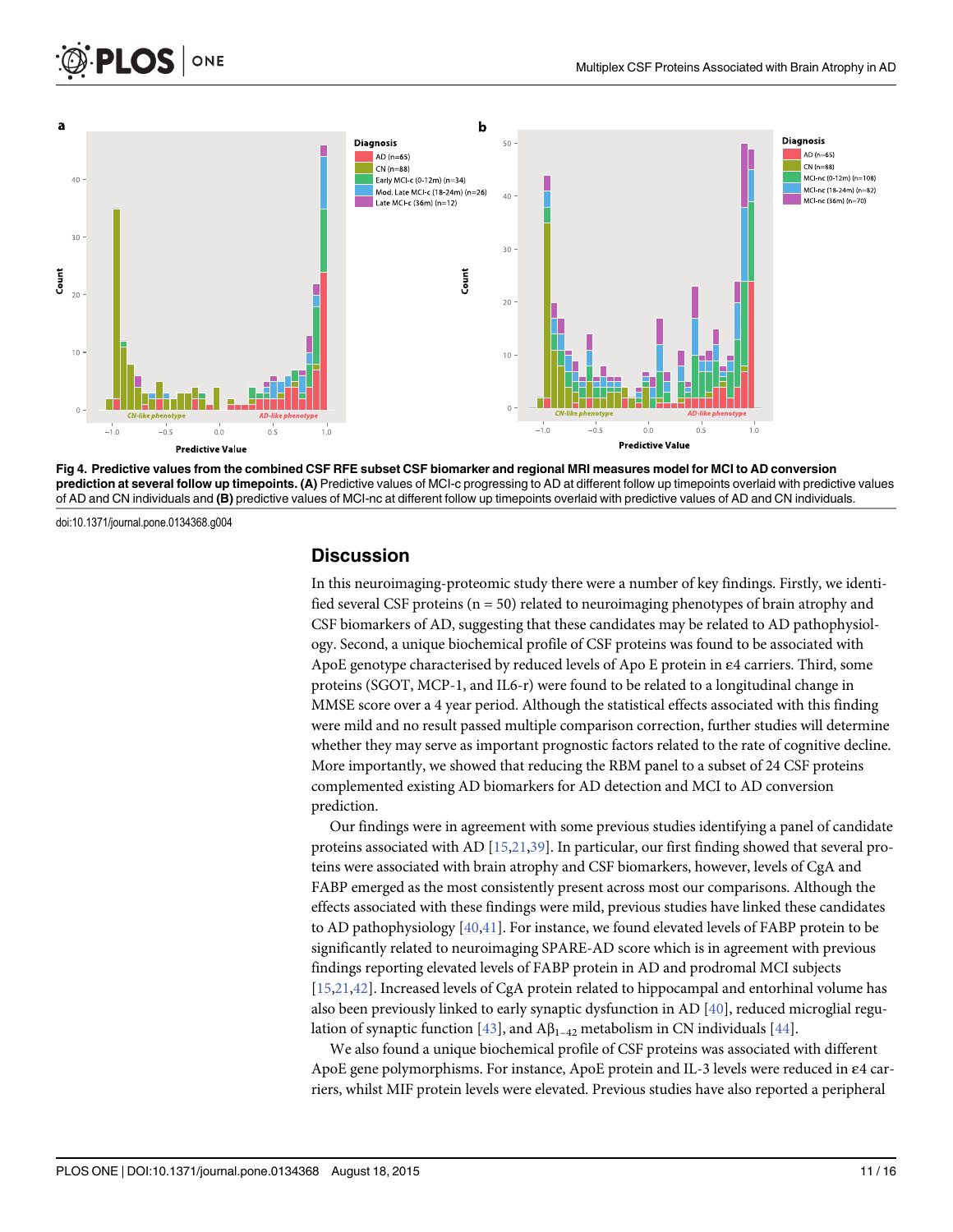<span id="page-11-0"></span>CSF signature associated with ApoE genotype [[44](#page-14-0)] and similar findings have also been observed in blood plasma [[45](#page-15-0)]. Moreover, many of the CSF candidates previously described in the literature (e.g. FABP, FGF-4, IL-8, AGRP, ANG-2, and Osteopontin) also showed mild associations with ApoE genotype, suggesting that the biological variability of proteins identified in AD cases may also be in part driven by genotype status.

For differentiating between AD and CN individuals we found that a subset of proteins (n = 24) from the RBM multiplex panel improved the accuracy and performance of models but was unable to achieve a better accuracy when regional MRI measures and CSF biomarkers were combined. Despite this, the combination of regional MRI measures, CSF biomarkers ( $Aβ<sub>1–42</sub>$ , T-tau and P-tau) and the CSF RFE subset achieved an accuracy of 91.5%. In this subset, four proteins namely CgA, FABP, MMP-2, and PPP were the strongest predictors for distinguishing AD from CN individuals.

This is in agreement with previous studies showing that CSF candidates identified using immunoassay panel technology can complement CSF biomarkers of AD for the earlier detection of AD  $[21,46]$  $[21,46]$ . Recent neuroimaging-proteomic studies have also shown several proteins to be associated with longitudinal rates of brain atrophy [[39\]](#page-14-0), as well as whole brain atrophy [\[47](#page-15-0)]. To our knowledge this is the first study to test whether CSF proteins from an immunoassay panel can complement CSF biomarkers and regional MRI measures for disease classification and prediction. Previous studies have suggested that the use of conventional imaging, such as MRI, combined with biomarkers from different modalities may be complimentary to the early and specific diagnosis of AD [[48,49](#page-15-0)]. Several studies have reported that this combined approach improved AD disease classification [\[10](#page-13-0)[,36\]](#page-14-0) and future MCI to AD conversion prediction [[9](#page-13-0),[50](#page-15-0)].

For MCI to AD conversion prediction, the CSF RFE subset, CSF biomarker and regional MRI measures model also gave the best results and outperformed all other models. The model was particularly sensitive for correctly predicting MCI-c with an AD-like phenotype [\(Fig 4a](#page-10-0)) suggesting that our panel of 24 proteins may also have the prognostic potential to detect prodromal AD. However, the model failed to correctly detect MCI-nc, with a large proportion of subjects being predicted as AD-like, suggesting that the model lacked specificity. Several previous studies on MCI to AD conversion prediction have also noted the heterogeneity of the MCI-nc group using similar high dimensional pattern classification algorithms [[10](#page-13-0)[,51\]](#page-15-0). It is anticipated that many MCI-nc will convert to AD in the near future. Although future studies with longer follow up times will refine our estimates of specificity, the ability to detect MCI-nc many years prior to clinical diagnosis could provide useful tools for an earlier diagnosis.

Despite some promising results, there exist a number of limitations to our findings. Firstly, although we identified a number of CSF proteins showing promise in AD detection and MCI to AD conversion prediction our results are somewhat limited by the inability to validate these candidates in an independent cohort. Therefore future studies are warranted to further explore the prognostic potential of the candidates identified here in other well-characterised prospective cohorts. Nonetheless, we do show that the panel of CSF proteins for detecting AD also have a good prognostic potential for detecting AD in the prodromal or amnestic MCI stage. Secondly, CSF proteins identified in this study were from a multiplex panel of proteins known to be associated with microglial activity and synaptic function. It may be likely that an alternative set of CSF proteins unrelated to these processes could also show strong effects in detecting AD and predicting MCI to AD conversion.

In summary, the relation of CSF proteins to key neuroimaging phenotypes and traditional CSF biomarkers provides some evidence of their importance in reflecting early neuropathological changes in AD pathogenesis. Combining a subset of proteins ( $n = 24$ ) from the RBM multiplex panel with established biomarkers in AD provides further evidence to implicate the role of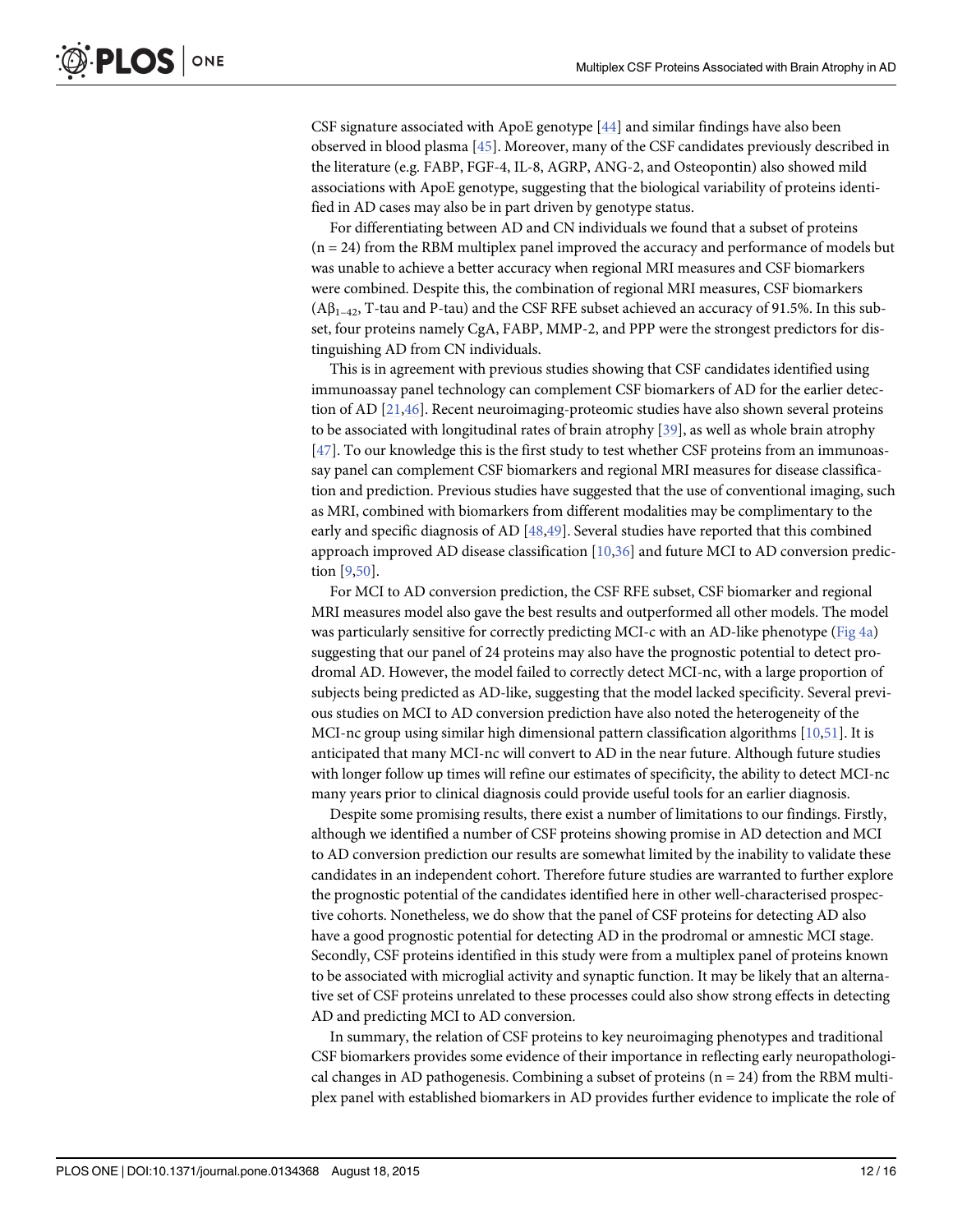<span id="page-12-0"></span>peripheral CSF proteins for improving the accuracy and prognostic ability of biomarkers for disease classification and progression. Future studies are warranted to further validate our findings with more generalisability in other well-characterised independent cohorts.

# Supporting Information

[S1 Table](http://www.plosone.org/article/fetchSingleRepresentation.action?uri=info:doi/10.1371/journal.pone.0134368.s001). Complete list of analytes from the RBM multiplex panel used for analysis. (DOCX)

[S2 Table](http://www.plosone.org/article/fetchSingleRepresentation.action?uri=info:doi/10.1371/journal.pone.0134368.s002). Complete list of regional MRI measures from the Freesurfer image analysis pipeline used for analysis.

(DOCX)

[S3 Table](http://www.plosone.org/article/fetchSingleRepresentation.action?uri=info:doi/10.1371/journal.pone.0134368.s003). Baseline CSF proteins that were significantly associated with regional MRI measures, SPARE-AD score or CSF biomarkers in AD patients and MCI subjects  $(n = 207)$ . (DOCX)

## Acknowledgments

Data used in the preparation of this article were obtained from the ADNI database (adni.loni. ucla.edu). As such, the investigators within the ADNI study contributed to the design and implementation of ADNI or provided data but did not participate in the analysis or writing of the manuscript.

Data collection and sharing for this project were funded by the ADNI (grant U01 AG024904 from the National Institutes of Health). ADNI is funded by the National Institute on Aging and the National Institute of Biomedical Imaging and Bioengineering, as well as through generous contributions from the following: Abbott, Alzheimer's Association, Alzheimer's Drug Discovery Foundation, Amorfix Life Sciences Ltd, AstraZeneca, Bayer HealthCare, BioClinica Inc, Biogen Idec Inc, Bristol-Myers Squibb Company, Eisai Inc, Elan Pharmaceuticals Inc, Eli Lilly and Company, F. Hoffmann-La Roche Ltd and its affiliated company Genentech Inc, GE Healthcare, Innogenetics NV, Janssen Alzheimer Immunotherapy, Johnson & Johnson Pharmaceutical Research & Development LLC, Medpace Inc, Merck & Co, Meso Scale Diagnostics LLC, Novartis Pharmaceuticals Corporation, Pfizer Inc, Servier, Synarc, and Takeda Pharmaceutical Company. The Canadian Institutes of Health Research is providing funds to support ADNI clinical sites in Canada. Private sector contributions are facilitated by the Foundation for the National Institutes of Health [\(http://www.fnih.org\)](http://www.fnih.org/). The grantee organization is the Northern California Institute for Research and Education, and the study is coordinated by the Alzheimer's Disease Cooperative Study at the University of California, San Diego. ADNI data are disseminated by the Laboratory of Neuro Imaging at the University of California, Los Angeles. This research was also supported by grants P30 AG010129 and K01 AG030514 from the National Institutes of Health and by the Dana Foundation.

This study was supported by funds from the NIHR Biomedical Research Centre for Mental Health and NIHR Biomedical Research Unit for Dementia at the South London and Maudsley NHS Foundation Trust and Institute of Psychiatry, Kings College London and Alzheimer's Research UK.

## Author Contributions

Conceived and designed the experiments: WK CA SJK EW AS VG RD MS SL. Analyzed the data: WK CA MS. Contributed reagents/materials/analysis tools: WK OD MT SN SM MS. Wrote the paper: WK EW AS.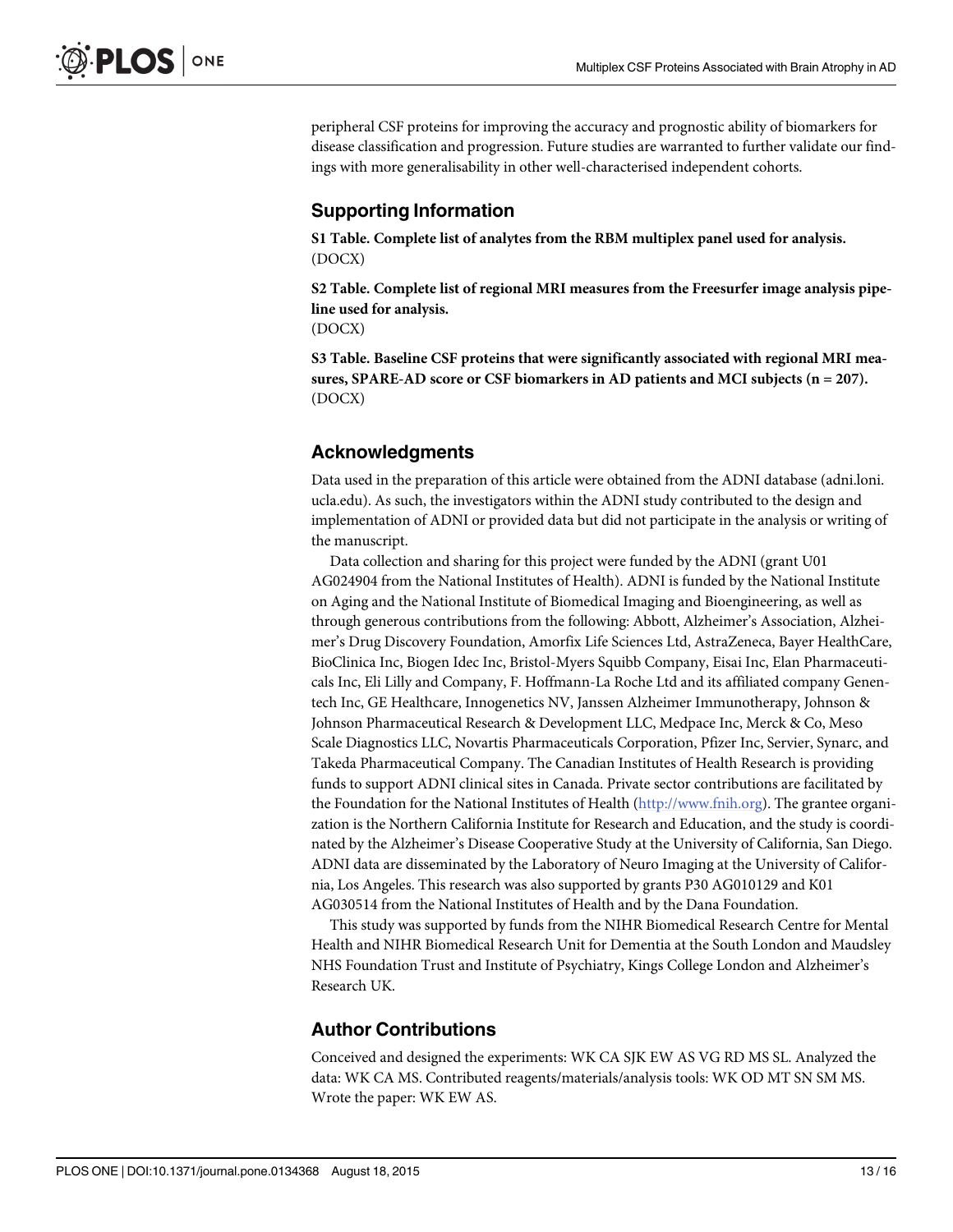#### <span id="page-13-0"></span>References

- [1.](#page-1-0) Jack CR, Knopman DS, Jagust WJ, Shaw LM, Aisen PS, Weiner MW, et al. Hypothetical model of dynamic biomarkers of the Alzheimer's pathological cascade. Lancet Neurol. 2010; 9: 119–28. PMID: [20083042](http://www.ncbi.nlm.nih.gov/pubmed/20083042)
- [2.](#page-1-0) Villemagne VL, Burnham S, Bourgeat P, Brown B, Ellis K a, Salvado O, et al. Amyloid β deposition, neurodegeneration, and cognitive decline in sporadic Alzheimer's disease: a prospective cohort study. Lancet Neurol. 2013; 12: 357–67. PMID: [23477989](http://www.ncbi.nlm.nih.gov/pubmed/23477989)
- [3.](#page-1-0) Braak H, Braak E. Neuropathological stageing of Alzheimer-related changes. Acta Neuropathol. Springer; 1991; 82: 239–259.
- [4.](#page-1-0) Jack CR, Wiste HJ, Weigand SD, Rocca WA, Knopman DS, Mielke MM, et al. Age-specific population frequencies of cerebral β-amyloidosis and neurodegeneration among people with normal cognitive function aged 50–89 years: a cross-sectional study. Lancet Neurol. 2014; 13: 997–1005. PMID: [25201514](http://www.ncbi.nlm.nih.gov/pubmed/25201514)
- [5.](#page-1-0) Fox NC, Warrington EK, Freeborough PA, Hartikainen P, Kennedy AM, Stevens JM, et al. Presymptomatic hippocampal atrophy in Alzheimer's disease. A longitudinal MRI study. Brain. OXFORD UNIV PRESS; 1996; 119: 2001–2007.
- [6.](#page-1-0) Desikan RS, Cabral HJ, Hess CP, Dillon WP, Glastonbury CM, Weiner MW, et al. Automated MRI measures identify individuals with mild cognitive impairment and Alzheimer's disease. Brain. Oxford University Press; 2009; 132: 2048–2057.
- [7.](#page-1-0) Blennow K, Hampel H. CSF markers for incipient Alzheimer's disease. Lancet. 2003; 2: 605–613. PMID: [14505582](http://www.ncbi.nlm.nih.gov/pubmed/14505582)
- [8.](#page-1-0) Shaw LM, Korecka M, Clark CM, Lee VM-Y, Trojanowski JQ. Biomarkers of neurodegeneration for diagnosis and monitoring therapeutics. Nat Rev Drug Discov. 2007; 6: 295–303. PMID: [17347655](http://www.ncbi.nlm.nih.gov/pubmed/17347655)
- [9.](#page-1-0) Davatzikos C, Bhatt P, Shaw LM, Batmanghelich KN, Trojanowski JQ. Prediction of MCI to AD conversion, via MRI, CSF biomarkers, and pattern classification. Neurobiol Aging. Elsevier Inc.; 2010;
- [10.](#page-1-0) Westman E, Muehlboeck J-S, Simmons A. Combining MRI and CSF measures for classification of Alzheimer's disease and prediction of mild cognitive impairment conversion. Neuroimage. Elsevier B.V.; 2012; 62: 229–38.
- [11.](#page-1-0) Mattsson N, Zetterberg H, Hansson O, Andreasen N, Parnetti L, Jonsson M, et al. CSF biomarkers and incipient Alzheimer disease in patients with mild cognitive impairment. JAMA. 2009; 302: 385–93. doi: [10.1001/jama.2009.1064](http://dx.doi.org/10.1001/jama.2009.1064) PMID: [19622817](http://www.ncbi.nlm.nih.gov/pubmed/19622817)
- [12.](#page-1-0) Fagan AM, Perrin RJ. Upcoming candidate cerebrospinal fluid biomarkers of Alzheimer's disease. Bio-mark Med. 2012; 6: 455-476. doi: [10.2217/bmm.12.42](http://dx.doi.org/10.2217/bmm.12.42) PMID: [22917147](http://www.ncbi.nlm.nih.gov/pubmed/22917147)
- [13.](#page-1-0) Guerreiro R, Wojtas A, Bras J, Carrasquillo M, Rogaeva E, Majounie E, et al. TREM2 variants in Alzheimer's disease. N Engl J Med. 2013; 368: 117–27. doi: [10.1056/NEJMoa1211851](http://dx.doi.org/10.1056/NEJMoa1211851) PMID: [23150934](http://www.ncbi.nlm.nih.gov/pubmed/23150934)
- [14.](#page-1-0) Zhang J, Goodlett DR, Peskind ER, Quinn JF, Zhou Y, Wang Q, et al. Quantitative proteomic analysis of age-related changes in human cerebrospinal fluid. Neurobiol Aging. 2005; 26: 207–27. PMID: [15582749](http://www.ncbi.nlm.nih.gov/pubmed/15582749)
- [15.](#page-10-0) Hu WT, Chen-Plotkin A, Arnold SE, Grossman M, Clark CM, Shaw LM, et al. Novel CSF biomarkers for Alzheimer's disease and mild cognitive impairment. Acta Neuropathol. 2010; 119: 669–78. doi: [10.](http://dx.doi.org/10.1007/s00401-010-0667-0) [1007/s00401-010-0667-0](http://dx.doi.org/10.1007/s00401-010-0667-0) PMID: [20232070](http://www.ncbi.nlm.nih.gov/pubmed/20232070)
- [16.](#page-1-0) Craig-Schapiro R, Perrin RJ, Roe CM, Xiong C, Carter D, Cairns NJ, et al. YKL-40: a novel prognostic fluid biomarker for preclinical Alzheimer's disease. Biol Psychiatry. Elsevier Inc.; 2010; 68: 903–12.
- [17.](#page-1-0) Weiner MW, Aisen PS, Jack CR, Jagust WJ, Trojanowski JQ, Shaw L, et al. The Alzheimer's disease neuroimaging initiative: progress report and future plans. Alzheimers Dement. Elsevier Ltd; 2010; 6: 202–11.
- [18.](#page-2-0) Shaw LM, Vanderstichele H, Knapik-Czajka M, Clark CM, Aisen PS, Petersen RC, et al. Cerebrospinal fluid biomarker signature in Alzheimer's disease neuroimaging initiative subjects. Ann Neurol. 2009; 65: 403–413. doi: [10.1002/ana.21610](http://dx.doi.org/10.1002/ana.21610) PMID: [19296504](http://www.ncbi.nlm.nih.gov/pubmed/19296504)
- [19.](#page-2-0) Shaw LM, Vanderstichele H, Knapik-Czajka M, Figurski M, Coart E, Blennow K, et al. Qualification of the analytical and clinical performance of CSF biomarker analyses in ADNI. Acta Neuropathol. 2011; 121: 597–609. doi: [10.1007/s00401-011-0808-0](http://dx.doi.org/10.1007/s00401-011-0808-0) PMID: [21311900](http://www.ncbi.nlm.nih.gov/pubmed/21311900)
- [20.](#page-2-0) Trojanowski JQ, Vandeerstichele H, Korecka M, Clark CM, Aisen PS, Petersen RC, et al. Update on the biomarker core of the Alzheimer's Disease Neuroimaging Initiative subjects. Alzheimer's Dement. Elsevier Ltd; 2010; 6: 230–238.
- [21.](#page-2-0) Craig-Schapiro R, Kuhn M, Xiong C, Pickering EH, Liu J, Misko TP, et al. Multiplexed immunoassay panel identifies novel CSF biomarkers for Alzheimer's disease diagnosis and prognosis. PLoS One. 2011; 6: e18850. doi: [10.1371/journal.pone.0018850](http://dx.doi.org/10.1371/journal.pone.0018850) PMID: [21526197](http://www.ncbi.nlm.nih.gov/pubmed/21526197)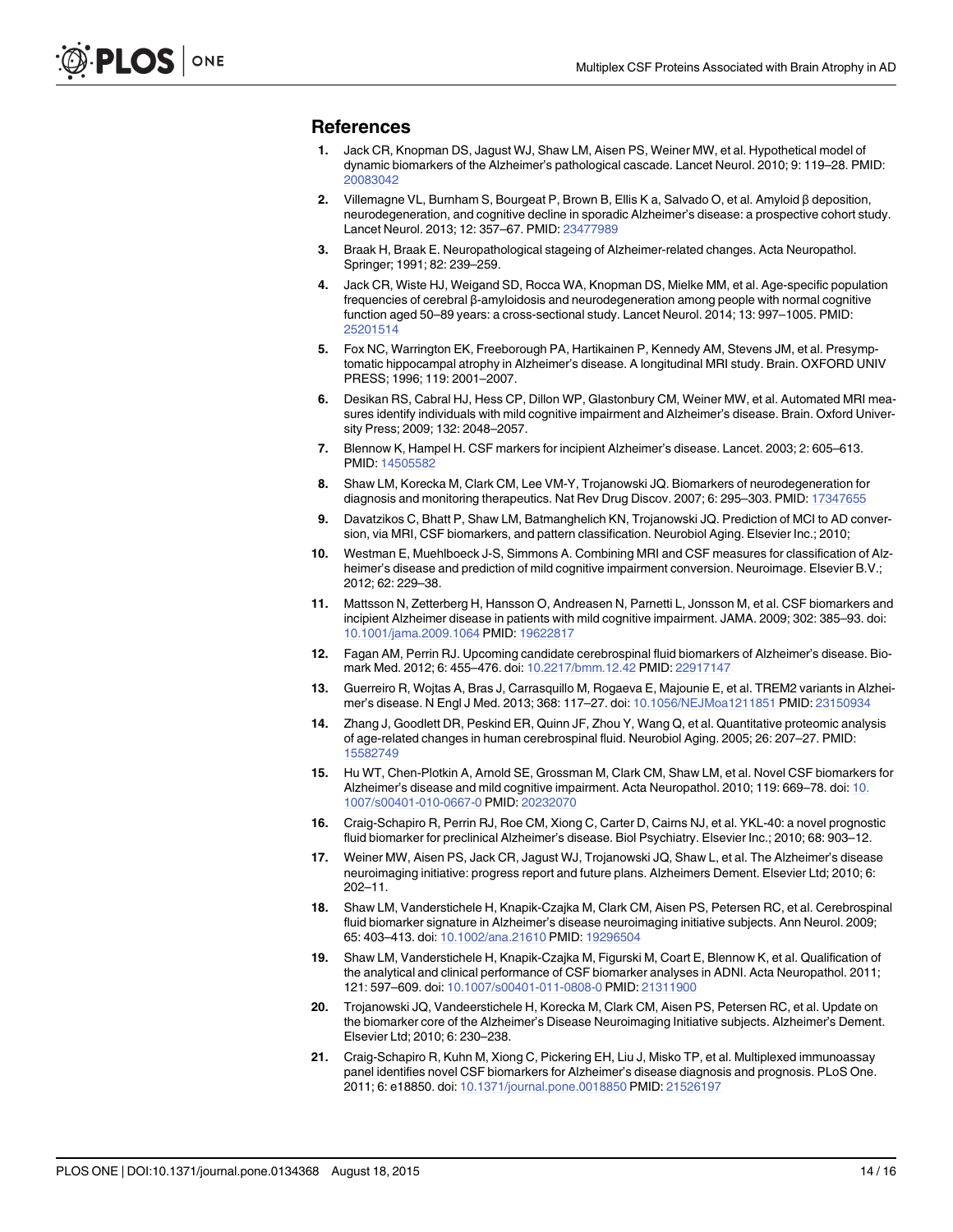- <span id="page-14-0"></span>[22.](#page-2-0) Hu WT, Holtzman DM, Fagan AM, Shaw LM, Perrin R, Arnold SE, et al. Plasma multianalyte profiling in mild cognitive impairment and Alzheimer disease. Neurology. 2012; 79: 897–905. PMID: [22855860](http://www.ncbi.nlm.nih.gov/pubmed/22855860)
- [23.](#page-2-0) ADNI cerebrospinal fliud aliquot inventory description report [Internet]. Available: ADNI\_CSF\_Aliquot\_Inventory\_Description\_v08\_16\_12.pdf
- [24.](#page-2-0) ADNI clinical procedures manual [Internet]. Dec. 10.1093/infdis/jis910
- [25.](#page-2-0) ADNI: Alzheimer's Disease Neuroimaging Initiative [Internet]. Available: [http://www.adni-info.org/](http://www.adni-info.org/Scientists/ADNIStudyProcedures.aspx) [Scientists/ADNIStudyProcedures.aspx](http://www.adni-info.org/Scientists/ADNIStudyProcedures.aspx)
- [26.](#page-2-0) Jack CR, Bernstein MA, Fox NC, Thompson P, Alexander G, Harvey D, et al. The Alzheimer's disease neuroimaging initiative (ADNI): MRI methods. J Magn Reson Imaging. Wiley Online Library; 2008; 27: 685–691.
- [27.](#page-2-0) Simmons A, Westman E, Muehlboeck S, Mecocci P, Vellas B, Tsolaki M, et al. MRI measures of Alzheimer's disease and the AddNeuroMed study. Ann N Y Acad Sci. 2009; 1180: 47–55.
- [28.](#page-2-0) Simmons A, Westman E, Muehlboeck S, Mecocci P, Vellas B, Tsolaki M, et al. The AddNeuroMed framework for multi-centre MRI assessment of Alzheimer's disease: experience from the first 24 months. Int J Geriatr Psychiatry. 2011; 26: 75–82. doi: [10.1002/gps.2491](http://dx.doi.org/10.1002/gps.2491) PMID: [21157852](http://www.ncbi.nlm.nih.gov/pubmed/21157852)
- [29.](#page-2-0) Westman E, Simmons A, Zhang Y, Muehlboeck J-S, Tunnard C, Liu Y, et al. Multivariate analysis of MRI data for Alzheimer's disease, mild cognitive impairment and healthy controls. Neuroimage. Elsevier Inc.; 2011; 54: 1178–87.
- [30.](#page-2-0) Westman E, Simmons A, Muehlboeck J-S, Mecocci P, Vellas B, Tsolaki M, et al. AddNeuroMed and ADNI: similar patterns of Alzheimer's atrophy and automated MRI classification accuracy in Europe and North America. Neuroimage. Elsevier Inc.; 2011; 58: 818–28.
- [31.](#page-2-0) Westman E, Aguilar C, Muehlboeck J-S, Simmons A. Regional magnetic resonance imaging measures for multivariate analysis in Alzheimer's disease and mild cognitive impairment. Brain Topogr. 2013; 26: 9–23. doi: [10.1007/s10548-012-0246-x](http://dx.doi.org/10.1007/s10548-012-0246-x) PMID: [22890700](http://www.ncbi.nlm.nih.gov/pubmed/22890700)
- [32.](#page-3-0) Fan Y, Batmanghelich N, Clark CM, Davatzikos C. Spatial patterns of brain atrophy in MCI patients, identified via high-dimensional pattern classification, predict subsequent cognitive decline. Neuro-image. 2008; 39: 1731-1743. PMID: [18053747](http://www.ncbi.nlm.nih.gov/pubmed/18053747)
- [33.](#page-3-0) Davatzikos C, Xu F, An Y, Fan Y, Resnick SM. Longitudinal progression of Alzheimer's-like patterns of atrophy in normal older adults: the SPARE-AD index. Brain. 2009; 132: 2026–35. doi: [10.1093/brain/](http://dx.doi.org/10.1093/brain/awp091) [awp091](http://dx.doi.org/10.1093/brain/awp091) PMID: [19416949](http://www.ncbi.nlm.nih.gov/pubmed/19416949)
- [34.](#page-3-0) Chang C, Lin C-J. LIBSVM: A Library for Support Vector Machines. ACM Trans Intell Syst Technol. 2011; 2: 1–27.
- [35.](#page-3-0) Hsu C, Chang C, Lin C. A Practical Guide to Support Vector Classification. Bioinformatics. Citeseer; 2010; 1: 1–16.
- [36.](#page-3-0) Zhang D, Wang Y, Zhou L, Yuan H, Shen D. Multimodal classification of Alzheimer's disease and mild cognitive impairment. Neuroimage. Elsevier Inc.; 2011; 55: 856–867.
- 37. Schölkopf B, Smola AJ. Learning with Kernels. Dietterich T, editor. Kybernetik. MIT Press; 2002.
- [38.](#page-3-0) Aguilar C, Westman E, Muehlboeck J-S, Mecocci P, Vellas B, Tsolaki M, et al. Different multivariate techniques for automated classification of MRI data in Alzheimer's disease and mild cognitive impairment. Psychiatry Res. Elsevier; 2013; 212: 89–98.
- [39.](#page-10-0) Mattsson N, Insel P, Nosheny R, Trojanowski JQ, Shaw LM, Jack CR, et al. Effects of cerebrospinal fluid proteins on brain atrophy rates in cognitively healthy older adults. Neurobiol Aging. Elsevier Ltd; 2014; 35: 614–22.
- [40.](#page-10-0) Blennow K, Davidsson P, Wallin A, Ekman R. Chromogranin A in cerebrospinal fluid: a biochemical marker for synaptic degeneration in Alzheimer's disease? Dementia. 1995; 6: 306–311. PMID: [8563783](http://www.ncbi.nlm.nih.gov/pubmed/8563783)
- [41.](#page-10-0) Chiasserini D, Parnetti L, Andreasson U, Zetterberg H, Giannandrea D, Calabresi P, et al. CSF levels of heart fatty acid binding protein are altered during early phases of Alzheimer's disease. J Alzheimers Dis. 2010; 22: 1281–8. doi: [10.3233/JAD-2010-101293](http://dx.doi.org/10.3233/JAD-2010-101293) PMID: [20930282](http://www.ncbi.nlm.nih.gov/pubmed/20930282)
- [42.](#page-10-0) Olsson B, Hertze J, Ohlsson M, Nägga K, Höglund K, Basun H, et al. Cerebrospinal fluid levels of heart fatty acid binding protein are elevated prodromally in Alzheimer's disease and vascular dementia. J Alzheimers Dis. 2013; 34: 673–9. doi: [10.3233/JAD-121384](http://dx.doi.org/10.3233/JAD-121384) PMID: [23254629](http://www.ncbi.nlm.nih.gov/pubmed/23254629)
- [43.](#page-10-0) Taylor DL, Diemel LT, Cuzner ML, Pocock JM. Activation of group II metabotropic glutamate receptors underlies microglial reactivity and neurotoxicity following stimulation with chromogranin A, a peptide up-regulated in Alzheimer's disease. J Neurochem. 2002; 82: 1179–1191. PMID: [12358765](http://www.ncbi.nlm.nih.gov/pubmed/12358765)
- [44.](#page-10-0) Mattsson N, Insel P, Nosheny R, Zetterberg H, Trojanowski JQ, Shaw LM, et al. CSF protein biomarkers predicting longitudinal reduction of CSF β-amyloid42 in cognitively healthy elders. Transl Psychiatry. 2013; 3: e293. doi: [10.1038/tp.2013.69](http://dx.doi.org/10.1038/tp.2013.69) PMID: [23962923](http://www.ncbi.nlm.nih.gov/pubmed/23962923)